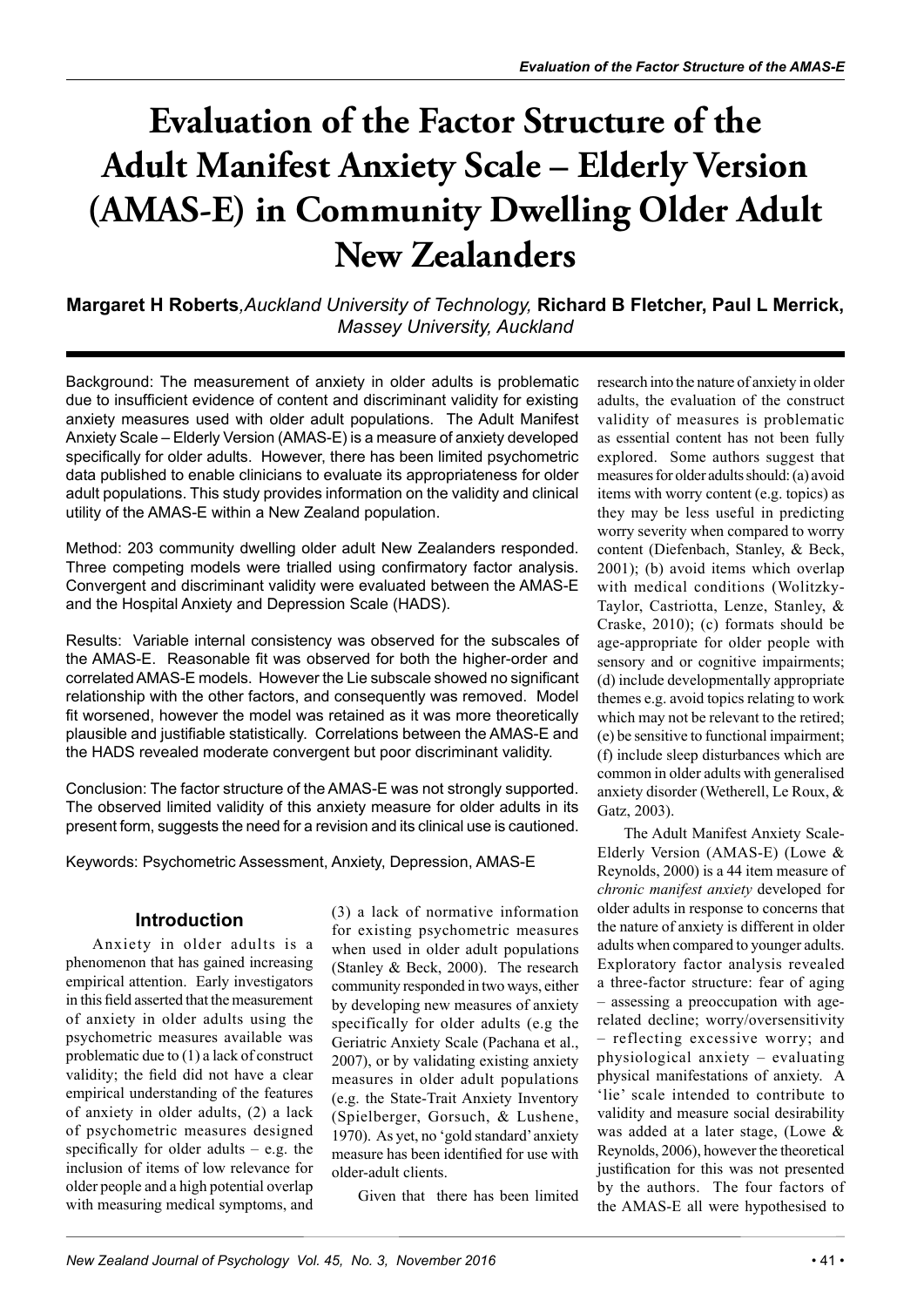contribute to a higher order factor of general anxiety/total anxiety (Lowe & Reynolds, 2006). Confirmatory factor analytic (CFA) studies of the AMAS-E have not been published. Psychometric studies of the AMAS-E have shown good reliability for the total anxiety  $(\alpha)$  $= .90 - .92$ ), worry / oversensitivity ( $\alpha =$ .88 - .91), fear of aging ( $\alpha$  = .78 - .85), physiological ( $\alpha$  = .69 - .71), and lie scales ( $\alpha$  = .73 - .79) (Lowe & Reynolds, 2000, 2006; Reynolds, Richmond, & Lowe, 2003).

Convergent validity analysis of the AMAS-E has been undertaken using the State-Trait Anxiety Inventory (STAI) (Spielberger et al., 1970) and the Geriatric Anxiety Scale (GAS) (Segal, June, Payne, Coolidge, & Yochim, 2010). Low to moderate correlations were reported between the anxiety subscales of the AMAS-E and the STAI-S (.24 and .39), and between the AMAS-E and STAI-T  $(.31$  and  $.65)$  (Lowe & Reynolds, 2006). Because the STAI had a large amount of variance when measuring anxiety in older adults, it was unclear whether the correlation observed between these measures is due to shared variance unrelated to the construct of anxiety. Moderate correlations have been observed between the GAS total and AMAS-E total (.77), however subscale performance of the AMAS-E varied when correlated with the GAS total (.45 fear of aging, .65 physiological, and .76 worry) (Segal et al., 2010). This suggests more investigation is needed on the performance of the AMAS-E in older adult populations.

#### *Overview of Confirmatory Factor Analysis*

Confirmatory factor analysis (CFA) is a form of structural equation modelling that takes a hypothesis testing approach to the analysis of relationships between observed and unobserved variables. CFA is useful when evaluating the performance of psychometric measures as it enables the evaluation of the magnitude and direction of the relationship between items (observed variables), and subscales (factors). It also predicts how well these hypothesised models will perform in the population (Byrne, 2001).

#### *Study Aims*

The present study intends to evaluate the psychometric properties including the factor structure of the AMAS-E in a sample of community dwelling older adult New Zealanders.

#### **Methods**

Ethical approval was obtained through Massey University Human Ethics Committee Northern.

#### *Participants*

Older adults aged 60 to 80 ( $M =$ 68, SD =7.2) were recruited from older adults' community organisations in the North Auckland region, New Zealand. The organisations provided a short verbal presentation slot for the researcher, where the purpose of the research was explained. This was followed by a question and answer session. A second group of participants were recruited through indicating on a previous research study that they would be willing to be contacted for participation in future related research.

 Age 60 was chosen to capture the cohort of baby boomers entering older adulthood. Cognitive screening was not practical as part of the study therefore participants who were aged over 80 or residing in rest-homes or hospitals were excluded due to the base rates of significant cognitive impairment in these groups. Of participants who self-selected into the study, 203 participants responded (83% return rate; male  $n = 73$ ; female  $n =$ 117; not specified n = 13) of New Zealand European decent (Pakeha;  $n = 122$ ); other European ( $n = 60$ ); Maori ( $n = 4$ ) and not specified ( $n = 17$ ). 11% of participants reported a psychiatric history, of those 6% reported depression and 6% reported anxiety. The mean anxiety scores on the AMAS-E were in the "normal" range based on the recommended cutoffs (Lowe & Reynolds, 2006). As this study had missing demographic data, an independent samples t-test was conducted to determine if there was a significant difference in scores on the AMAS-E between those who returned demographic information and those who did not. No significant difference was observed between those who had missing demographic information  $(M = 48, SD =$ 7.3) and those who did not  $(M = 46.8, SD)$   $= 7.8$ ) t(167) = -1.29, p >.05.

#### *Table 1. Demographic information of participants*

|                                | N   | %                         |
|--------------------------------|-----|---------------------------|
| Male                           | 73  | 36                        |
| Female                         | 117 | 57                        |
| Not Specified                  | 13  | 7                         |
| Ethnicity                      |     |                           |
| New Zealand European           | 122 | 61                        |
| Other European                 | 60  | 30                        |
| Maori                          | 4   | $\overline{\mathfrak{c}}$ |
| Not Specified                  | 17  | 7                         |
| <b>Highest Level Education</b> |     |                           |
| Year 9 or 10                   | 9   | 44                        |
| Year 11 or 12                  | 25  | 12.3                      |
| University entrance            | 13  | 64                        |
| Tertiary                       | 25  | 12.3                      |
| Post graduate                  | 8   | 3.9                       |
| Not reported/missing           | 120 | 59                        |
| Psychiatric History            |     |                           |
| Any psychiatric history        | 22  | 10.8                      |
| Diagnosis of depression        | 13  | 6.4                       |
| Diagnosis of anxiety           | 5   | 5.7                       |
| Not reported/not elicited      | 112 | 55                        |
| <b>Total participants</b>      | 203 |                           |

#### *Measure*

#### *Adult Manifest Anxiety Scale-Elderly version (AMAS-E)*

The AMAS-E is a 44 item measure of anxiety in the elderly. Items on the AMAS-E are divided into four subscales: Worry/Oversensitivity (23 items); Physiological anxiety (7 items); Fear of Aging (7 items); and Lie (7 items). Response choices are a dichotomous yes/no format and are designed to assess cognitive, physiological, and behavioural aspects of anxiety. An example of a question is item 22 from the worry scale "*I worry a lot of the time*". The Lie scale is intended to evaluate concealment of anxiety through social desirability factors which are considered problematic for older adult populations (Reynolds et al., 2003).

#### *Hospital Anxiety and Depression Scale (HADS)*

The HADS (Zigmond & Snaith, 1983) is a 14 item self-report measure of anxiety and depression, with items divided equally between both scales. Clients are asked to underline the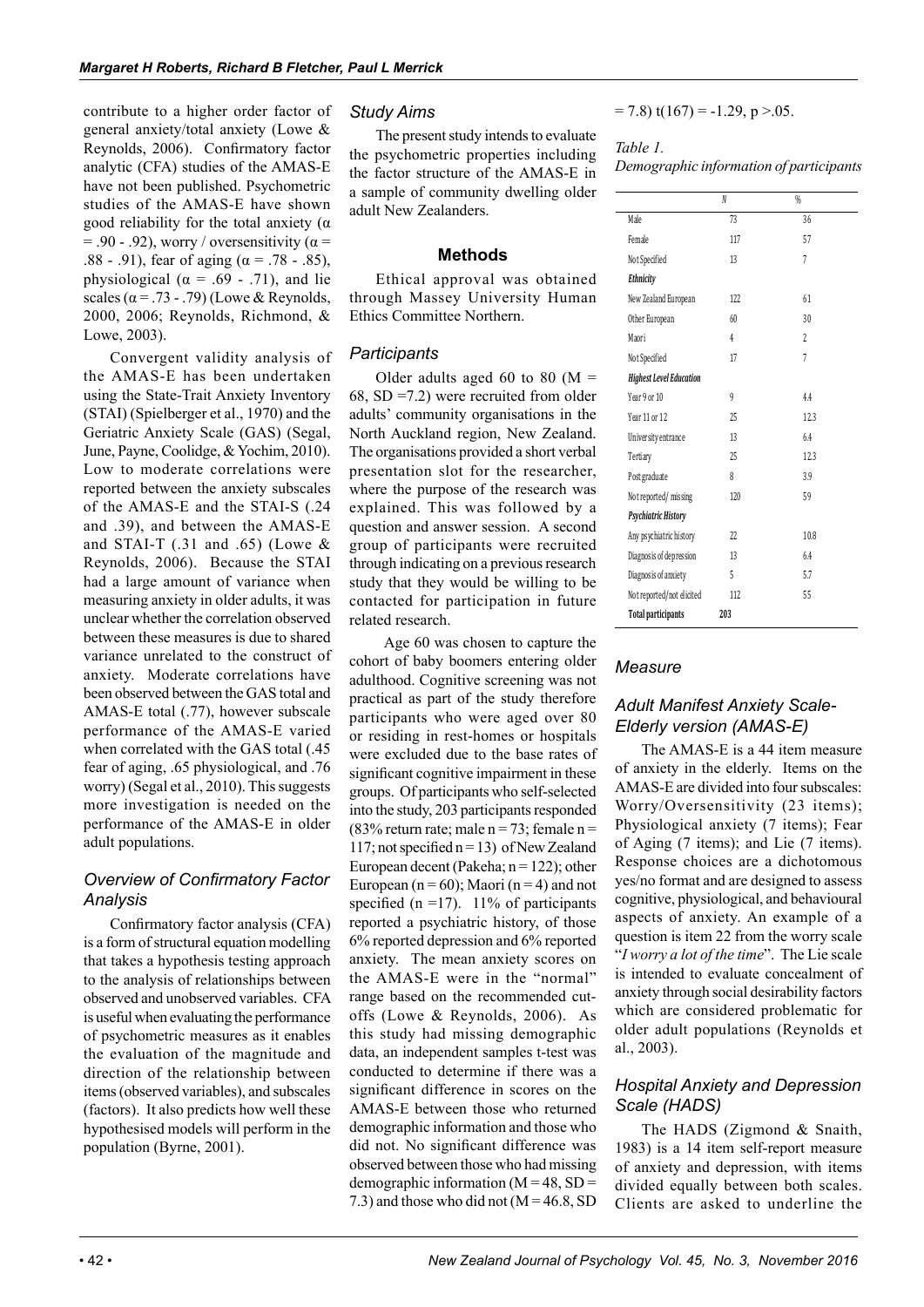reply which is closest to the way they are feeling. Each item has a different range of responses, some of which are specifically worded to reflect the item stem. The HADS was chosen as it has evidence of reliability and validity for use with older adults, and has few items that overlap with medical symptoms (Roberts, Fletcher, & Merrick, 2014). As the HADS measures both anxiety and depression it can provide evidence of convergent and discriminant validity for the AMAS-E.

#### *Procedure*

Community organisation members who received a short presentation on the nature of the research, self-selected into the study through collecting set of questionnaires, information sheet, and consent form from the researcher afterwards. A second group of participants received this package of questionnaires following their indication on a partner study that they would be interested in completing further research. Participants also completed the Hospital Anxiety and Depression Scale (HADS; Zigmond & Snaith, 1983); and a third anxiety measure undergoing development as part of a larger study evaluating assessment measures of anxiety in older adults. The order of measures was randomised to reduce order and fatigue effects.

Participants completed these measures independently at home and returned them by prepaid mail to the researcher. The order of questionnaires was manually changed during collation as per table 2, however participants could complete these in their own time and were not given instructions on completing them in order.

#### *Table 2. Order of questionnaires for participants*

| Package 1                | Package 2                | Package 3                |
|--------------------------|--------------------------|--------------------------|
| <b>Information Sheet</b> | <b>Information Sheet</b> | <b>Information Sheet</b> |
| Consent form             | Consent form             | Consent form             |
| <b>HADS</b>              | Trial measure            | AMAS-E                   |
| AMAS-E                   | HADS                     | <b>Trial Measure</b>     |
| Trial measure            | AMAS-E                   | HADS                     |

*Hypothesised Factor Structure of the AMAS-E*







Correlated AMAS-E model (AMAS2)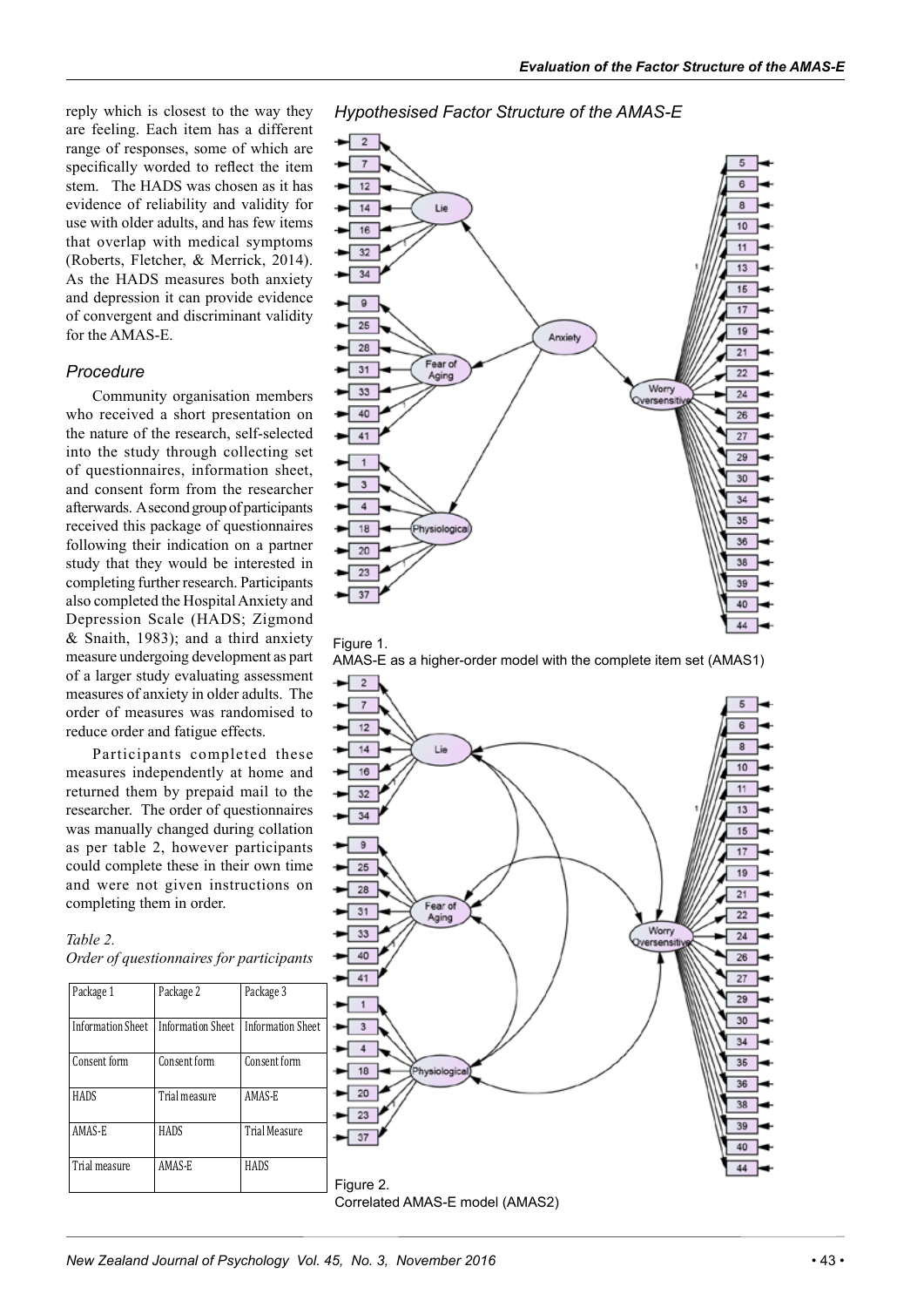#### AMAS1:

A four factor structure represented by a higher order factor of latent anxiety was created. The complete item set was used and the original item placement on subscales (factors) was retained (Reynolds et al., 2003), see Figure 1.

#### AMAS2:

The same four factors and item placement as AMAS1 were predicted to be correlated, see Figure 2.

#### AMAS3:

A revised correlated model with the lie scale removed.

#### *Statistical Analysis*

Item total correlations, internal consistency, and convergent validity were undertaken using SPSS and AMOS version 23.

#### *Sample Size*

Structural equation modelling (SEM) requires large sample sizes to generate a level of power necessary for the analysis and ensure accuracy of fit indices and parameter estimates, particularly when the model is complex (MacCallum, Widaman, Zhang, & Hong, 1999). A null hypothesis was specified that the root mean squared error of approximation (RMSEA) was 0.05 or less (i.e. close fit) and an alternative hypothesis that the RMSEA was 0.08 (mediocre fit). The power analysis for the test of close fit of the RMSEA to the population with the present sample of 203 participants and model complexity (898 Df;  $p < .05$ ) yielded power of >.99% (Preacher & Coffman, 2006).

#### *Missing Data*

Missing data within this sample was small and only accounted for 6%. A significant Little's test further suggested that data were missing completely at random (MCAR) and therefore the use of the maximum likelihood method in SEM was appropriate (T. A Brown, 2006). Pairwise exclusion was used in SPSS where available.

#### *Evaluation of Model Fit*

The fit statistics chosen for this study were sensitive to model misspecification and provided information pertaining to the fit of a measurement model within

the sample and an estimate of the model's fit within the population (Beck, Brown, Steer, & Weissman, 1991). Goodness of fit was assessed using the X2 test of exact fit, the comparative-fit index (CFI), and the Tucker-Lewis index (TLI). Both the CFI and TLI are indicators of model fit derived from a comparison between the hypothesised model and a null model in which all observed variables are uncorrelated. Both indices yield a coefficient with values ranging from 0 to 1, with values greater than .90 suggesting adequate fit, and those exceeding .95 suggest the model is a good fit (Hu & Bentler, 1998). The CFI and TLI are not systematically related to sample size (Fan, Thompson, & Wang, 1999), and the TLI appropriately rewards model parsimony (Cheung & Rensvold, 2002). The root mean square error of approximation (RMSEA) was also used as an indicator of how well the model may hold in the population if the covariance matrix of the population was available. A RMSEA of  $\leq$  05 is considered a close fit, .05 -.08 indicates reasonable fit, .08 to .10 indicate mediocre fit, and >.1 indicate poor fit (Hu & Bentler, 1998). Unlike the CFI and TLI, the RMSEA is not affected by model complexity (Cheung & Rensvold, 2002) and is minimally affected by sample size (Fan et al., 1999).

#### **Results**

#### *Internal consistency*

The total anxiety scale of the AMAS-E showed good internal consistency ( $\alpha$  =.88), however the internal consistency of the subscales was variable (see Table 3.).

Table 3.

*Descriptive Statistics and Internal Consistency Coefficients for the AMAS-E*

| The physiological subscale showed                  |
|----------------------------------------------------|
| low internal consistency ( $\alpha = 0.52$ ),      |
| whereas the lie ( $\alpha = 0.71$ ) and worry/     |
| oversensitivity ( $\alpha$ = 0.88) and the fear of |
| aging ( $\alpha$ = 0.76) subscales showed good     |
| levels of internal consistency.                    |

#### *Normality of Data*

Evaluation of total scores on the AMAS-E showed data were marginally negatively skewed (-.302) and slightly kurtotic (1.429), and the Kolmogorov-Smirnov test was significant. However, as item level analysis suggested the majority of item responses were normally distributed, and as skew and kurtosis were minimal, the use of parametric statistics can be justified.

#### *Convergent Validity*

Moderate positive correlations were observed between the HADS anxiety subscale and both the AMAS-E total and AMAS-E worry/oversensitivity subscales  $(.62$  and  $.71$ ; p  $\leq 01$  respectively; see Table 4.). The fear of ageing subscale and the physiological subscales showed weak relationships with the HADS anxiety total subscale (.42 and .35 respectively;  $p \le 01$ ). A strong positive correlation was observed between the worry/oversensitivity subscale and the AMAS-E total score (.90;  $p \le 01$ ). The lie scale showed little relationship with any subscale the HADS or AMAS-E  $(-.07 \text{ to } .05; p > 0.05)$ .

|                       |     |       |      |          | AMAS-E         |
|-----------------------|-----|-------|------|----------|----------------|
| Subscale              | N   | M     | SD   | $\alpha$ | Interpretation |
|                       |     |       |      |          | of anxiety     |
|                       |     |       |      |          | level          |
| Worry/Oversensitivity | 167 | 6.36  | 5.40 | .88      | Normal         |
| Physiological Anxiety | 184 | 2.00  | 1.99 | .52      | Normal         |
| Fear of Aging         | 183 | 2.61  | 2.13 | .76      | Normal         |
| Lie                   | 180 | 2.61  | 1.98 | .71      | Normal         |
| <b>Total Anxiety</b>  | 160 | 10.44 | 7.53 | .88      | Normal         |
|                       |     |       |      |          |                |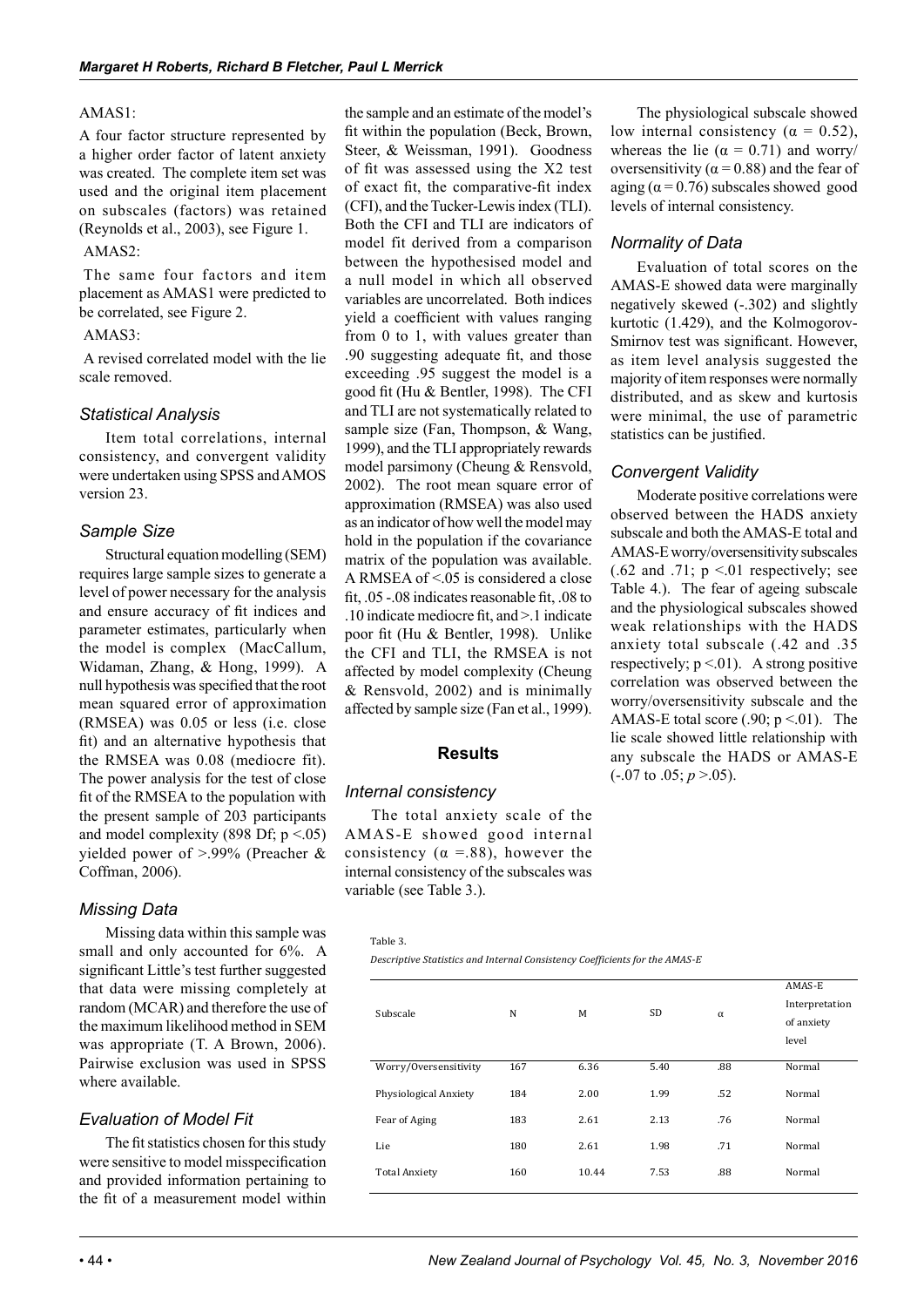#### Table 4 *Correlation Matrix Showing Convergent Validity between the AMAS-E and HADS*

|                        |              | <b>HADS</b> |              | <b>AMAS-E</b>              |                    |                  |     |
|------------------------|--------------|-------------|--------------|----------------------------|--------------------|------------------|-----|
|                        | Anxiety      | Depression  | Total        | Worry/Overs-<br>ensitivity | Physiolo-<br>gical | Fear of<br>Aging | Lie |
| <b>HADS</b>            |              |             |              |                            |                    |                  |     |
| Anxiety                | $\mathbf{1}$ |             |              |                            |                    |                  |     |
| Depression             | $.56*$       | 1           |              |                            |                    |                  |     |
| <b>AMAS</b>            |              |             |              |                            |                    |                  |     |
| Total                  | $.56*$       | $.30*$      | $\mathbf{1}$ |                            |                    |                  |     |
| Worry/ Oversensitivity | $.63*$       | $.31*$      | $.93*$       | $\mathbf{1}$               |                    |                  |     |
| Physiological          | $.25*$       | $.26*$      | $.70*$       | $.52*$                     | 1                  |                  |     |
| Fear of aging          | $.40*$       | $.23*$      | $.73*$       | $.56*$                     | $.35*$             | $\mathbf{1}$     |     |
| Lie                    | .05          | $-.01$      | .14          | .11                        | .12                | $.21*$           | 1   |
| $N.B: * p < 01$        |              |             |              |                            |                    |                  |     |

*Confirmatory Factor Analysis*

The AMAS1 and AMAS2 models both exhibited similar fit (see Table 5.). Reasonable RMSEA fit indices but low TLI and CFI were observed for both models. A major issue with both models was the low relationship between the Lie scale and the other subscales. All correlations for the Lie scale with other scale were either negative or virtually zero. The latent factor correlations for the AMAS2 ranged between r=-.004 to 0.52. On the basis of these low correlations and the low factor loading in AMAS1, a third model (AMAS3) was specified with the Lie scale being removed. (Table 3). Even with the Lie scale removed the latent factor correlations on AMAS2 between the remaining factors did not change. The removal of the Lie scale did not improve the model fit, but from purely a statistical and theoretical point its removal was warranted. For the AMAS1 and AMAS 2 the average factor loading was  $\lambda = 0.51$  and for AMAS 3 the average loading was  $λ = 0.49$ .

The internal consistency of AMAS-E total as measured by Cronbach's α was good, however variability was observed at subscale level. The Worry/ Oversensitivity, Fear of Aging, and Lie subscales showed good internal consistency, however poor internal consistency was observed for the Physiological Anxiety subscale. The homogeneity of some items may have overinflated some of the Cronbach's α on the AMAS-E. The reliability of the AMAS-E in older adult populations is good and demonstrates that true score estimation for three of the four factors is attainable.

#### *Factor structure*

The factor structure reported by Lowe and Reynolds (2000, 2006) was not strongly supported in this sample. The specification of AMAS1 and AMAS2 did not provide a clear picture of whether the AMAS-E is best explained by a

Table 5.

*Goodness of Fit Indices for Competing Structural Models of the AMAS-E*

| Model             | Df  | $X^2$            | TLI | <b>CFI</b> | RMSEA (90%CI)              | Mean Factor<br>Loading |
|-------------------|-----|------------------|-----|------------|----------------------------|------------------------|
| AMAS <sub>1</sub> | 898 | $1546.11***$ .72 |     | .75        | $.059$ $(.054 - .064)$     | .51                    |
| AMAS <sub>2</sub> | 896 | 1545.69**        | .72 | .75        | $.059$ (.054 - .064) $.51$ |                        |
| AMAS <sub>3</sub> | 626 | 1209.99**        | .70 | .73        | $.067$ $(.062 - .073)$     | .49                    |

AMAS1 NB: All factor loadings were significant except for A20, between Lie and Latent Anxiety, furthermore the second order factor loading was .08 for lie and latent anxiety. On the basis of this we correlated the factors and observed that the relationship between the anxiety factors and the lie scale was negative to low, that we removed the lie scale entirely.

higher order model (AMAS1) or a fully correlated model (AMAS2). In essence, the presence of moderate to strong factor loadings at the higher order (AMAS1; Table 6) are indicative of the strength of the correlations at the lower order (AMAS2; Table 7). On the basis of the seemingly contradictory fit statistics e.g. the RMSEA suggested acceptable fit, and low CFI and TLI suggested poorer fit, one might reject both of these models. However the divergence in the fit statistics might be explained by the magnitude of the factor loadings in each model. The trialled models found moderate factor loadings. According to Heene, Hilbert, Ziegler and Buhner, (2011) lower fit indices may be expected when there are low factor loadings in a specified model. Thus there can be divergence between the low RMSEA (good fit) and low CFI (poor fit).

Approximately half of the items on the AMAS-E showed weak relationships with their respective factors, or were problematic for other reasons. For example: (a) repetition of content, e.g. three of the seven items on the physiological scale pertained to tiredness, and three of seven items on the fear of ageing subscale related to dementia; (b) difficult wording for a dichotomous response format; (c) poor relationship with the respective construct; (d) inclusion of worry topics; (e) inclusion of topics relating to work. A second group were inappropriately placed, e.g. physiological sensations (e.g. tension, restlessness, nervous energy, and keyed up) on the worry/oversensitivity subscale rather than on the physiological scale. A number of older adults included comments to the researcher about their problems constraining answers into a dichotomous format. Furthermore, dichotomous formats tend to cause an acquiescence bias (Saris, Revilla, Krosnick, & Shaeffer, 2010) and this could be exacerbated in older adults who may present with a degree of cognitive impairment.

#### *Removal of the Lie Scale*

One important finding from this study is that the inclusion of the Lie scale in the AMAS-E is problematic on the theoretical as well as statistical grounds. From a theoretical perspective the Lie scale includes items on social desirability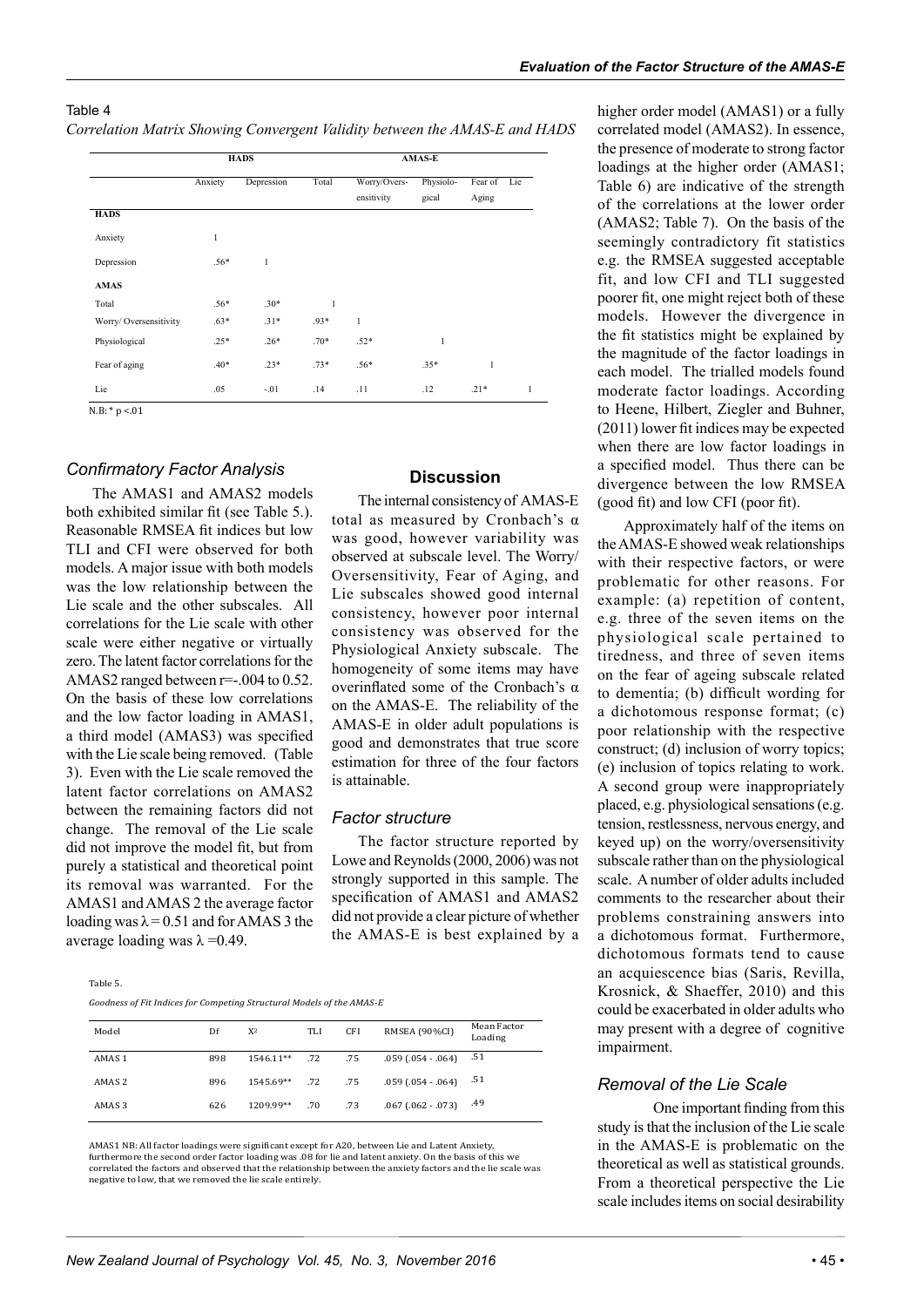#### Table 6.

*Factor loadings between subscales of the AMAS1 and the hypothesised higher order factor of latent anxiety*

|                       | Latent Anxiety |  |  |
|-----------------------|----------------|--|--|
| Worry/Oversensitivity | 1.04           |  |  |
| Physiological Anxiety | .50            |  |  |
| Fear of Aging         | .44.           |  |  |
| Lie                   | .08            |  |  |

#### Table 7.

*Correlations between factors on AMAS2 model*

|                       | Worry/Oversensitivity | Physiological<br>Anxiety | Fear<br>of Aging | Lie |  |
|-----------------------|-----------------------|--------------------------|------------------|-----|--|
| Worry/Oversensitivity |                       |                          |                  |     |  |
| Physiological Anxiety | .52(.53)              | 1                        |                  |     |  |
| Fear of Aging         | .46(.46)              | .22(.22)                 | 1                |     |  |
| Lie                   | .08                   | $-0.00$                  | .06              |     |  |

Values in brackets are the latent correlations with the Lie scale removed

(e.g. I am always kind) that represent age-appropriate social values, and do not elicit responses on suppression of anxiety. There is no evidence to suggest that this is causative of a low anxiety score, for example that people high on this scale would then conceal their anxiety. The inclusion of the Lie scale can not be justified on statistical grounds either, given the low second-order loading and the extremely low latent factor correlations with other subscales. Whilst the removal of the Lie scale did not increase the fit of the model, it is a more theoretically justified structure that is worthy of further examination.

#### *Convergent validity*

The worry/oversensitivity subscale accounted for the most variance in scores, and had a very strong significant relationship with the total anxiety score (.93). It was also the longest subscale on the AMAS-E which may have overinflated the relationship with total anxiety compared to the other subscales. The physiological anxiety and fear of aging subscales had moderate significant relationships with the total anxiety scores (.70 and .73 respectively). The lie scale did not have a significant relationship with observed scores on the AMAS-E and was considered redundant.

The AMAS-E total score showed moderate convergence with the HADS anxiety (.56) and a weak relationship with the HADS depression scales (.30). AMAS-E worry/oversensitivity subscale showed a stronger relationship to the HADS anxiety subscale compared to

the AMAS-E total score (.63 and .56 respectively) suggesting this may be a more effective measure of anxiety than the total score. The physiological anxiety and fear of aging subscales showed the weakest relationships with the HADS anxiety scale (.35 and .40 respectively), and interestingly the physiological subscale showed a nearly identical relationship to depression when compared to anxiety (.26 and .25 respectively). Potentially the high number of fatigue symptoms may have contributed to this. The lie scale had no relationship to anxiety or depression scores on the HADS.

Although the overlap between measures of anxiety and depression has been well documented (T. A. Brown, Campbell, Lehman, Grisham, & Mancill, 2001; Clark, Steer, & Beck, 1994; Wolitzky-Taylor et al., 2010), in this sample the HADS depression subscales showed a stronger relationship with the physiological anxiety subscale on the AMAS-E compared to the HADS anxiety subscale. This is indicative of poor discriminant validity of the AMAS-E, as somatic anxiety is considered to reflect pure anxiety within the tripartite model rather than the common negative affect factor (Clark et al., 1994).

#### *Limitations*

The choice to exclude older adults aged over 80 means that the scale may not confidently be used in this population. Furthermore, the use of cognitive screening would have enabled further information on the validity of the scale in older adults, and potentially enable the explanation of variance in responses and evaluate the applicability of the AMAS-E to people with cognitive impairment. The sampled organisations consisted of predominantly New Zealand European women of middle to high socioeconomic status who were involved in community groups that valued active engagement in the community. Consequently the generalisability of findings to ethnic minority groups including Maori, and people with lower socioeconomic status was limited. Furthermore, the difference between the factor structure of responses on the AMAS-E between men and women was beyond the scope of the study due to the small sample size.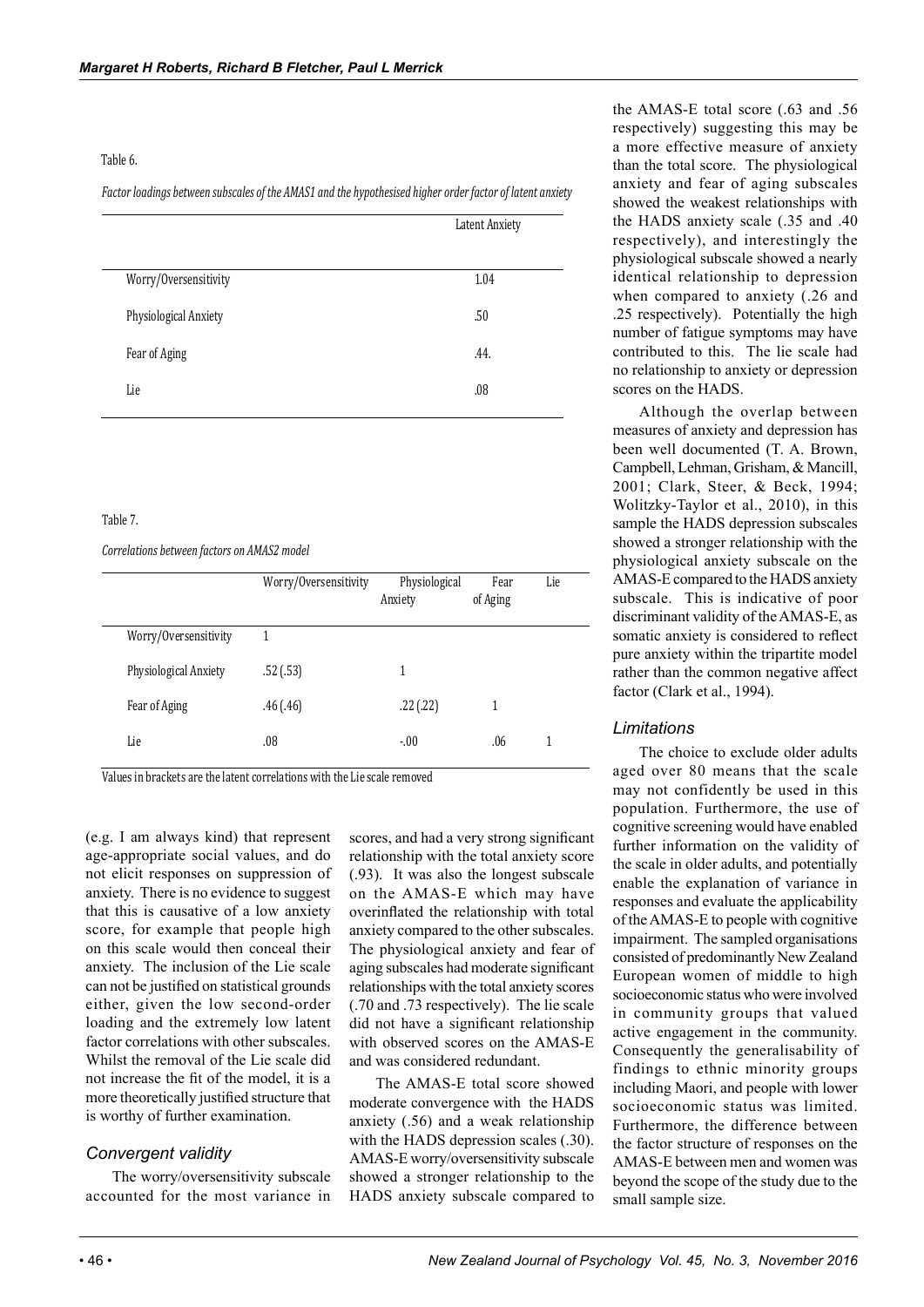Summary of findings for the AMAS-E

The factor structure of the AMAS-E previously reported by Lowe and Reynolds (2000; 2006) was not strongly supported in an older adult sample, and a revision of the AMAS-E to remove the Lie scale while not improving model fit provides a more theoretically defensible measure. The removal of underperforming items may lead to an unacceptably small pool of items and consequent construct underrepresentation. In summary, the present study found limited validity evidence for the AMAS-E for older adults in its present format, and as such the use of the AMAS-E in older adult cohorts is cautioned.

### *Conflict of interest declaration:*

#### None

#### *Description of authors' roles*

M. Roberts designed the study, collected and analysed the data, and wrote the paper. P. Merrick supervised the overall study and supported interpretation of the results and contributed to writing the paper. R. Fletcher contributed to the design of the study, choice and interpretation of statistical analysis.

#### *References*

- Beck, A. T., Brown, G. K., Steer, R. A., & Weissman, A. N. (1991). Factor analysis of the dysfunctional attitudes scale in a clinical population. *Psychological Assessment, 3*, 478.
- Brown, T. A. (2006). *Confirmatory factor analysis for applied research*. London: The Guilford Press.
- Brown, T. A., Campbell, L. A., Lehman, C. L., Grisham, J. R., & Mancill, R. B. (2001). Current and lifetime comorbidity of the DSM-IV anxiety and mood disorders in a large clinical sample. *Journal of Abnormal Psychology, 110*(4), 585-599.
- Byrne, B. (2001). *Structural equation modeling with AMOS: Basic concepts, applications and programming*. New Jersey: Lawrence Erlbaum Associates.
- Cheung, G. W., & Rensvold, R. B. (2002). Evaluating goodness-of-fit indexes for testing measurement invariance. *Structural Equation Modeling, 9*(2), 233- 255. doi:10.1207/S15328007sem0902\_5
- Clark, D. A., Steer, R. A., & Beck, A. T. (1994). Common and specific dimensions of self-reported anxiety and depression: implications for the cognitive and tripartite models. *Journal of Abnormal Psychology, 103*(4), 645-654. doi:10.1037/0021- 843X.104.3.542
- Diefenbach, G. J., Stanley, M. A., & Beck, J. G. (2001). Worry content reported by older adults with and without generalized anxiety disorder. *Aging & mental health, 5*(3), 269- 274. doi:10.1080/13607860120065069
- Fan, X. T., Thompson, B., & Wang, L. (1999). Effects of Sample Size, Estimation Methods, and Model Specification on Structural Equation Modeling Fit Indexes. *Structural Equation Modeling, 6*(1), 56- 83. doi:10.1080/10705519909540119
- Heene, M., Hilbert, S., Draxler, C., Ziegler, M., & Bühner, M. (2011). Masking misfit in confirmatory factor analysis by increasing unique variances: A cautionary note on the usefulness of cutoff values of fit indices. *Psychological Methods, 16*(3), 319-336. doi:http://dx.doi.org/10.1037/ a0024917
- Hu, L. T., & Bentler, P. M. (1998). Fit indices in covariance structure modeling: Sensitivity to underparameterized model misspecification. *Psychological Methods, 3*(4), 424-453. doi:10.1037//1082- 989x.3.4.424
- Lowe, P. A., & Reynolds, C. R. (2000). Exploratory analyses of the latent structure of anxiety among older adults. *Educational and Psychological Measurement, 60*(1), 100-116.
- Lowe, P. A., & Reynolds, C. R. (2006). Examination of the psychometric properties of the Adult Manifest Anxiety Scale-Elderly Version scores. *Educational and Psychological Measurement, 66*(1), 93-115. doi:10.1177/0013164405278563
- MacCallum, R. C., Widaman, K. F., Zhang, S. B., & Hong, S. H. (1999). Sample size in factor analysis. *Psychological Methods, 4*(1), 84-99. doi:10.1037//1082- 989x.4.1.84
- Pachana, N. A., Byrne, G. J., Siddle, H., Koloski, N., Harley, E., & Arnold, E. (2007). Development and validation of the Geriatric Anxiety Inventory. *International Psychogeriatrics, 19*(1), 103-114. doi:10.1017/S1041610206003504
- Preacher, K. J., & Coffman, D. L. (2006). *Computing power and minimum sample size for RMSEA*. Retrieved from http:// www.quantpsy.org/rmsea/rmsea.htm
- Reynolds, C. R., Richmond, B. O., & Lowe, P. A. (2003). *The Adult Manifest Anxiety Scale- Elderly Version (AMAS-E)*. Los Angeles: Western Psychological Services.
- Roberts, M. H., Fletcher, R. B., & Merrick,

P. L. (2014). The validity and clinical utility of the Hospital Anxiety and Depression Scale (HADS) with older adult New Zealanders. *International Psychogeriatrics, 26*(02), 325-333.

- Saris, W. E., Revilla, M., Krosnick, J. A., & Shaeffer, E. M. (2010). Comparing questions with agree/disagree response options to questions with item-specific response options Symposium conducted at the meeting of the Survey Research Methods
- Segal, D. L., June, A., Payne, M., Coolidge, F., & Yochim, B. (2010). Development and initial validation of a self-report assessment tool for anxiety among older adults: The Geriatric Anxiety Scale. *Journal of Anxiety Disorders, 24*, 709-714. doi:10.1016/j.janxdis.2010.05.002
- Spielberger, C. D., Gorsuch, R. L., & Lushene, R. E. (1970). *Manual for the State-Trait Anxiety Inventory* Palo Alto, CA: Consulting Psychologists Press.
- Stanley, M. A., & Beck, J. G. (2000). Anxiety disorders. *Clinical Psychology Review, 20*(6), 731-754. doi:10.1016/S0272- 7358(99)00064-1
- Wetherell, J., Le Roux, H., & Gatz, M. (2003). DSM-IV criteria for generalized anxiety disorder in older adults: distinguishing the worried from the well. *Psychology and Aging, 18*(3), 622-627. doi:10.1037/0882- 7974.18.3.622
- Wolitzky-Taylor, K. B., Castriotta, N., Lenze, E., Stanley, M. A., & Craske, M. G. (2010). *Anxiety disorders in older adults: a comprehensive review. Depression and Anxiety, 27*(2), 190-211. doi:10.1002/ da.20653
- Zigmond, A. S., & Snaith, R. P. (1983). The hospital anxiety and depression scale. *Acta Psychiatrica Scandinavica, 67*(6), 361-370.

Corresponding author Dr Margaret H Roberts , RN, DClinPsych. School of Clinical Sciences Auckland University of Technology Private Bag 92006 North Shore Auckland New Zealand margaret.roberts@aut.ac.nz +649 921 9999 extn 7711

<sup>©</sup> This material is copyright to the New Zealand Psychological Society. Publication does not necessarily reflect the views of the Society.